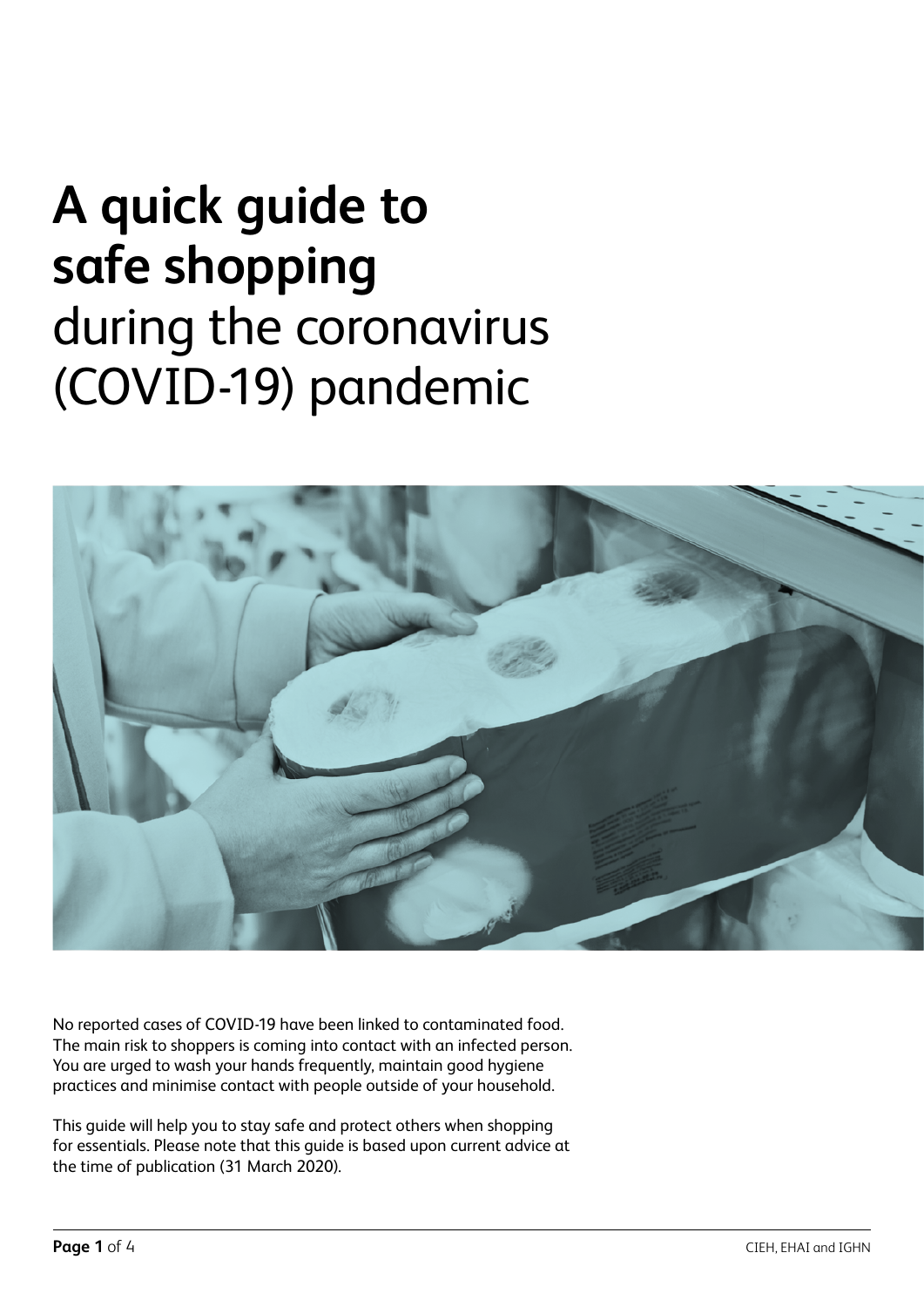#### Before shopping

To protect yourself and others, try to reduce the frequency of your shopping trips, because you will put yourself at a greater risk than if you were to stay at home.

Ask yourself the following:

- Am I well enough to go shopping? If you are feeling ill, you must not go out
- Am I in the group that requires shielding? If yes, then again you must not go out
- Do I need to shop today?
- Could I manage without certain items and make do? For example, could I bake my own bread?
- Am I potentially vulnerable, and if so, could I ask someone else to shop for me?
- Can I go to quieter local shops or arrange with local shops for collection or deliveries?
- Could I shop online?

If possible, avoid taking your children to the shops and try to shop at off-peak times to avoid the crowds.

Most shops now have special times for the elderly to shop to reduce risks to them. These are usually in the morning but check with your local store. There may also be special arrangements for health care workers.

Make an inventory of what items you have and when it will go out of date so you can use them in date order and avoid wasting food and money by buying things you don't need.

Make a list and ensure you have enough food to last until your next planned shop. Use your freezer to store shorter life, perishable items such as bread and meats. This is not a licence to panic-buy but to buy essential items. It is best to limit shopping trips to once a week as this reduces the risk of getting the disease or spreading it to others.

Assess infection control measures in your local stores. Some will be better than others. Use the store doing the most to protect staff and customers.

#### Is your supermarket doing enough?

Things to look out for include:

- Controlling the entry and exit of customers to limit overcrowding
- Cleaning and sanitising trolleys and baskets between use
- Provision of hand sanitisers (with a minimum alcohol content of 60+%) at entrances and exits
- Clear marking on floors to help customers maintain social distance
- Messages via posters and public address systems reminding customers and staff to maintain social distance
- Staff practicing social distancing on the shop floor
- Staff cleaning critical contact areas such as screens on self-service checkouts and debit card PIN pads
- Baked goods (such as bread, croissants, scones) are covered to protect from sneezes and coughs
- Sneeze shields in place to protect staff at service counters and checkouts
- Customers being encouraged to use contactless payment rather than cash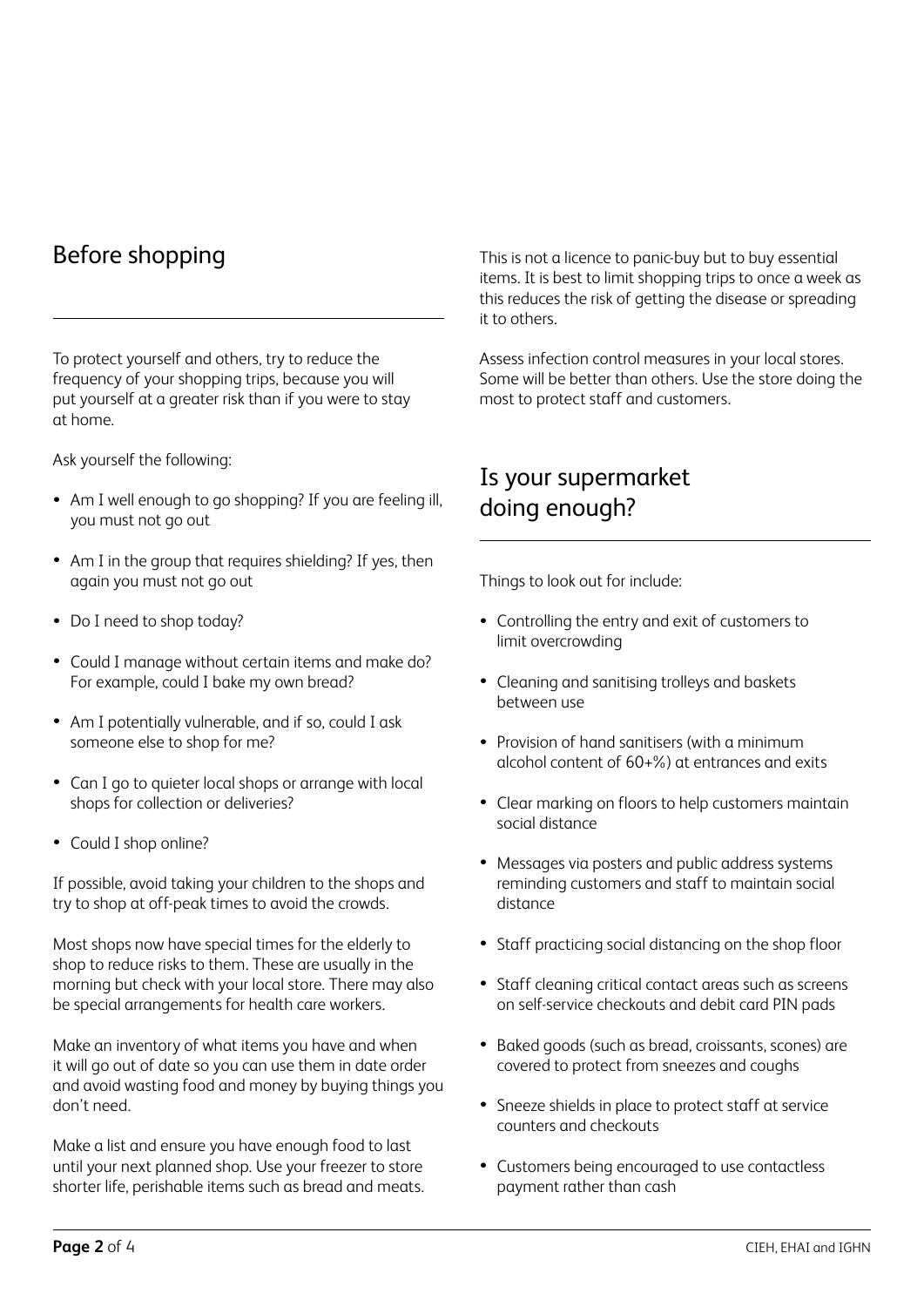- Separate shopping times for vulnerable people, such as the elderly
- Depending on the layout of the supermarket, facilitating a one-way system for shoppers (as many supermarket aisles do not allow for social distancing measures)

Take your own shopping bags and, if possible, put goods directly into the bags, avoiding baskets or trolleys. It may be safer to use disposable bags at this time as they can be recycled or repurposed after 72 hours (the current indication is that this is how long the virus can live on hard surfaces).

## During shopping

Try to avoid peak shopping times, although it may now be difficult to determine when these are.

Maintain a safe social distance of two metres from all other shoppers and staff – this includes routes into and out of the store. You may have to queue outside before gaining access. If other shoppers are closing in on your safe social distancing space, move away or remind them of the requirement in a calm, friendly and polite manner.

If you need to handle a basket or trolley, ask if it has been sanitised since last being used. If not, sanitise using either your own sanitiser or that provided by the store.

Sanitise your hands when you enter the store, ideally with your own sanitiser or, if available, that provided by the store. Avoid contact with surfaces as much as possible.

Don't delay while shopping or chat with neighbours/ friends/store staff.

If you are planning to remain at home for long periods of time, consider buying non-perishable foods such as canned goods or dry mixes that don't require refrigeration, such as ready-to-eat canned meats, fruit and vegetables. But make sure you buy things you like and will use!

Try to use only one hand (your non-dominant hand) to pick up goods and place into your bag/basket/trolley. This is to avoid contamination of your hands.

If possible, try to minimise direct hand contact with food by using available tongs and utensils. While you may ordinarily avoid plastic-wrapping, now might be the time to stick to wrapped/packaged goods.

Don't touch your mouth, nose or eyes – this is the main reason for suggesting that you pick up goods with your non-dominant hand.

Make a contactless payment if possible, be vigilant when maintaining distance and avoid chatting to service desk/ check out staff.

Sanitise your hands on leaving the shop (if possible) and again when you get into your car, if you use a car.

## After shopping

If shopping for a vulnerable person, leave the shopping on the doorstep, ring the bell or phone them and stand back while they collect it.

Wash your hands immediately when you return home.

Plan how you will deal with your shopping in advance of coming home.

Designate a cleared, disinfected area to sort out your shopping.

Prior to stocking your fridges and cupboards, wipe shelving with sanitiser and a paper towel, then discard.

Coronavirus can survive on hard surfaces, so wipe the outside of all canned/hard surface pack goods (tetra packs) with a paper towel/warm soapy water, sanitise (following the manufacturer's guidance). Alternatively leave non-perishable foods in a safe place for 72 hours.